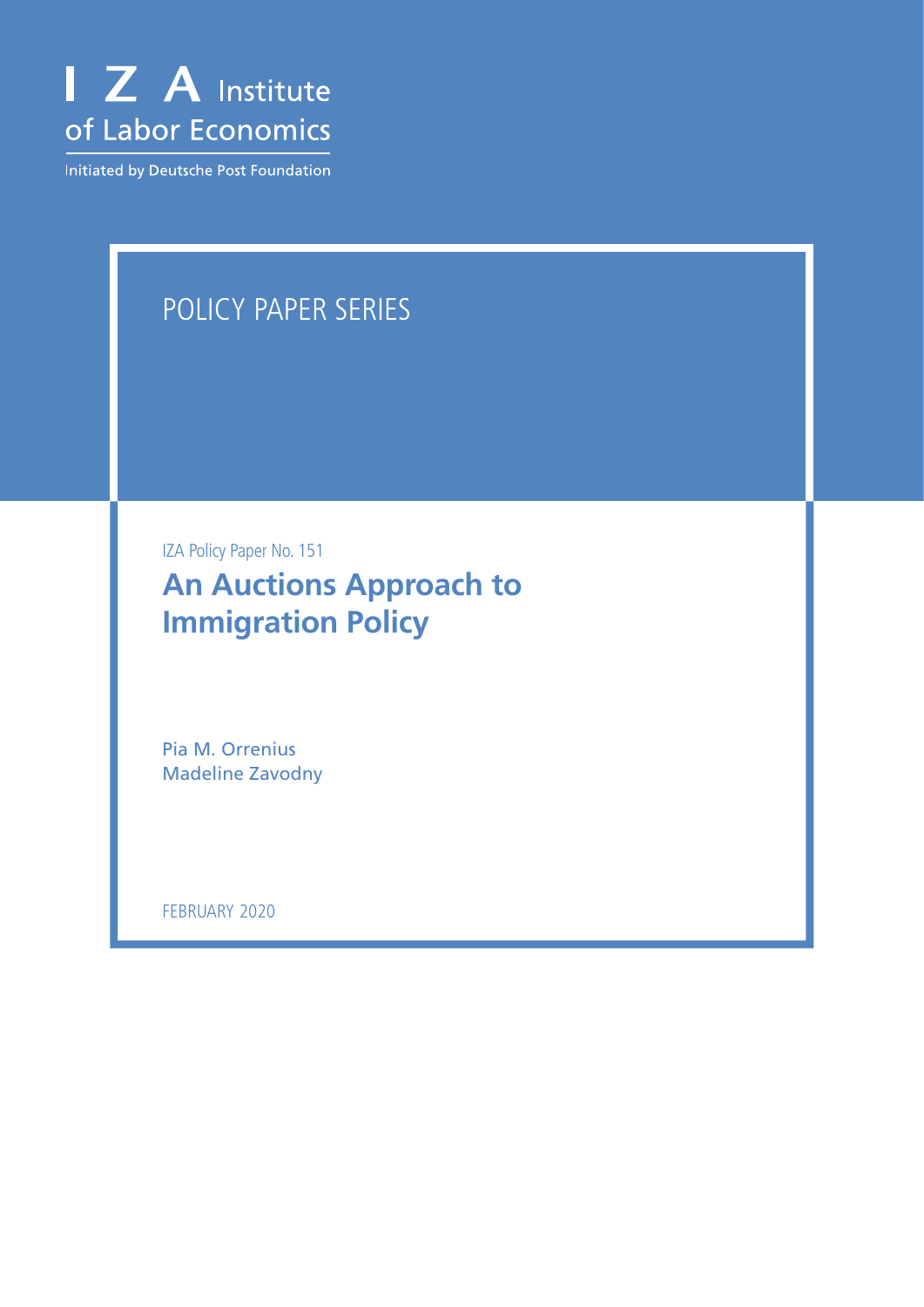

Initiated by Deutsche Post Foundation

### POLICY PAPER SERIES

IZA Policy Paper No. 151

### **An Auctions Approach to Immigration Policy**

**Pia M. Orrenius** *Federal Reserve Bank of Dallas and IZA*

**Madeline Zavodny** *University of North Florida and IZA*

FEBRUARY 2020

Any opinions expressed in this paper are those of the author(s) and not those of IZA. Research published in this series may include views on policy, but IZA takes no institutional policy positions. The IZA research network is committed to the IZA Guiding Principles of Research Integrity.

The IZA Institute of Labor Economics is an independent economic research institute that conducts research in labor economics and offers evidence-based policy advice on labor market issues. Supported by the Deutsche Post Foundation, IZA runs the world's largest network of economists, whose research aims to provide answers to the global labor market challenges of our time. Our key objective is to build bridges between academic research, policymakers and society.

IZA Policy Papers often represent preliminary work and are circulated to encourage discussion. Citation of such a paper should account for its provisional character. A revised version may be available directly from the author.

| IZA - Institute of Labor Economics                 |                                                      |             |
|----------------------------------------------------|------------------------------------------------------|-------------|
| Schaumburg-Lippe-Straße 5–9<br>53113 Bonn, Germany | Phone: +49-228-3894-0<br>Email: publications@iza.org | www.iza.org |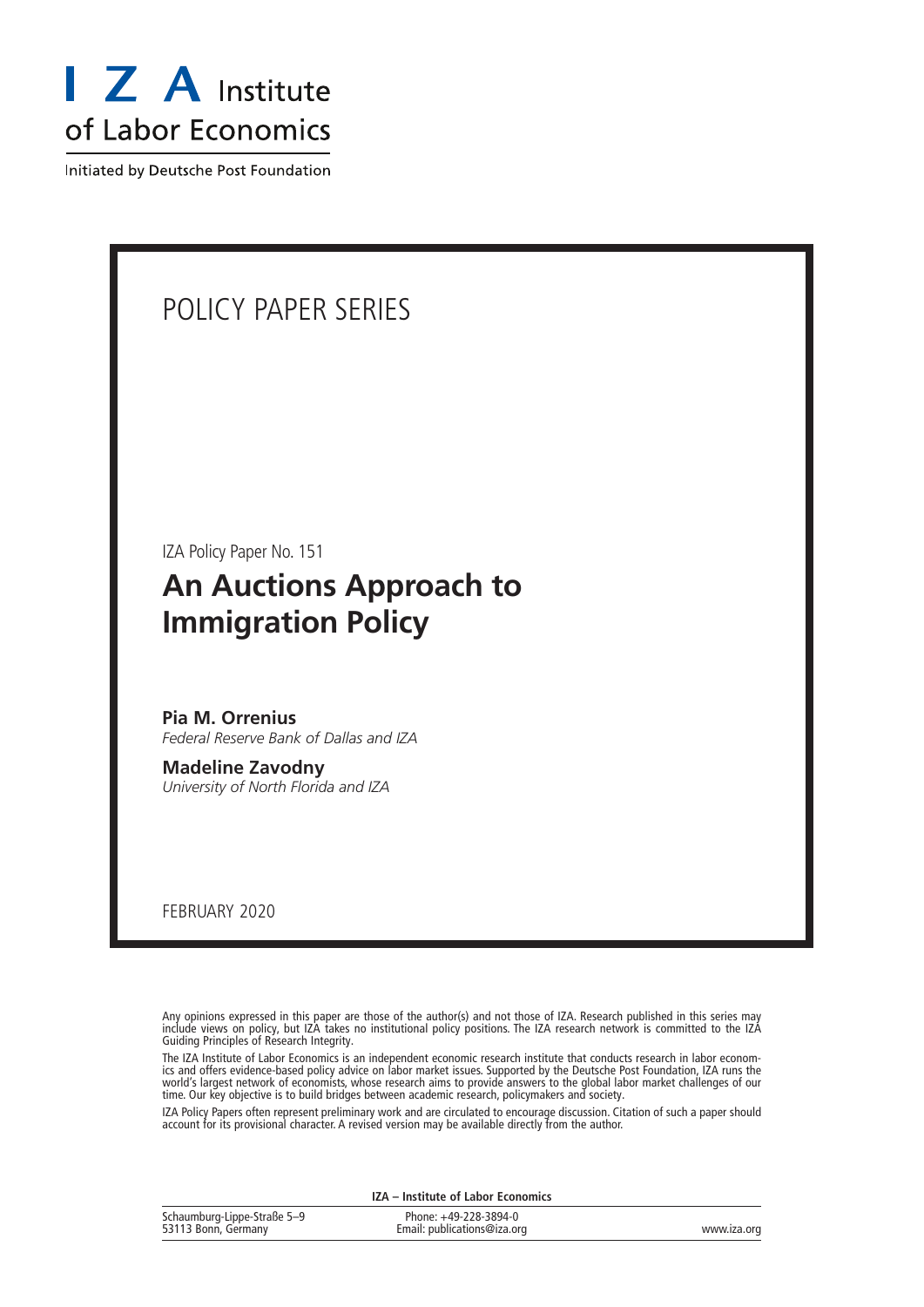# ABSTRACT

# **An Auctions Approach to Immigration Policy\***

Immigration reform is once again on Washington's policy agenda. Serious attention is being given to policies that would place more emphasis on merit than on family ties, which are favored by much of the current US immigration system. One way to determine merit is a point-based system. This paper argues that auctioning off visas would be preferable to a point-based system. Auctions would promote economic growth, increase government revenue, and lead to a more efficient allocation of visas while reducing discretionary decision making by government officials. This paper outlines several proposals for how to implement visa auctions that could serve as a starting point for designing a better immigration policy. We recommend replacing the current system of employment-based temporary and permanent visas with an employer-centered auction in order to increase the economic gains from immigration.

| <b>JEL Classification:</b> | F22, J61, J15, D44                         |
|----------------------------|--------------------------------------------|
| Keywords:                  | immigration, foreign workers, visa auction |

### **Corresponding author:**

Madeline Zavodny University of North Florida 1 UNF Drive Jacksonville, FL 32224 USA E-mail: m.zavodny@unf.edu

<sup>\*</sup> This paper originally appeared as a policy paper at The Center for Growth and Opportunity (CGO) at Utah State University. Zavodny thanks CGO for financial support. The views expressed here are solely those of the authors and do not reflect those of the Federal Reserve Bank of Dallas or the Federal Reserve System.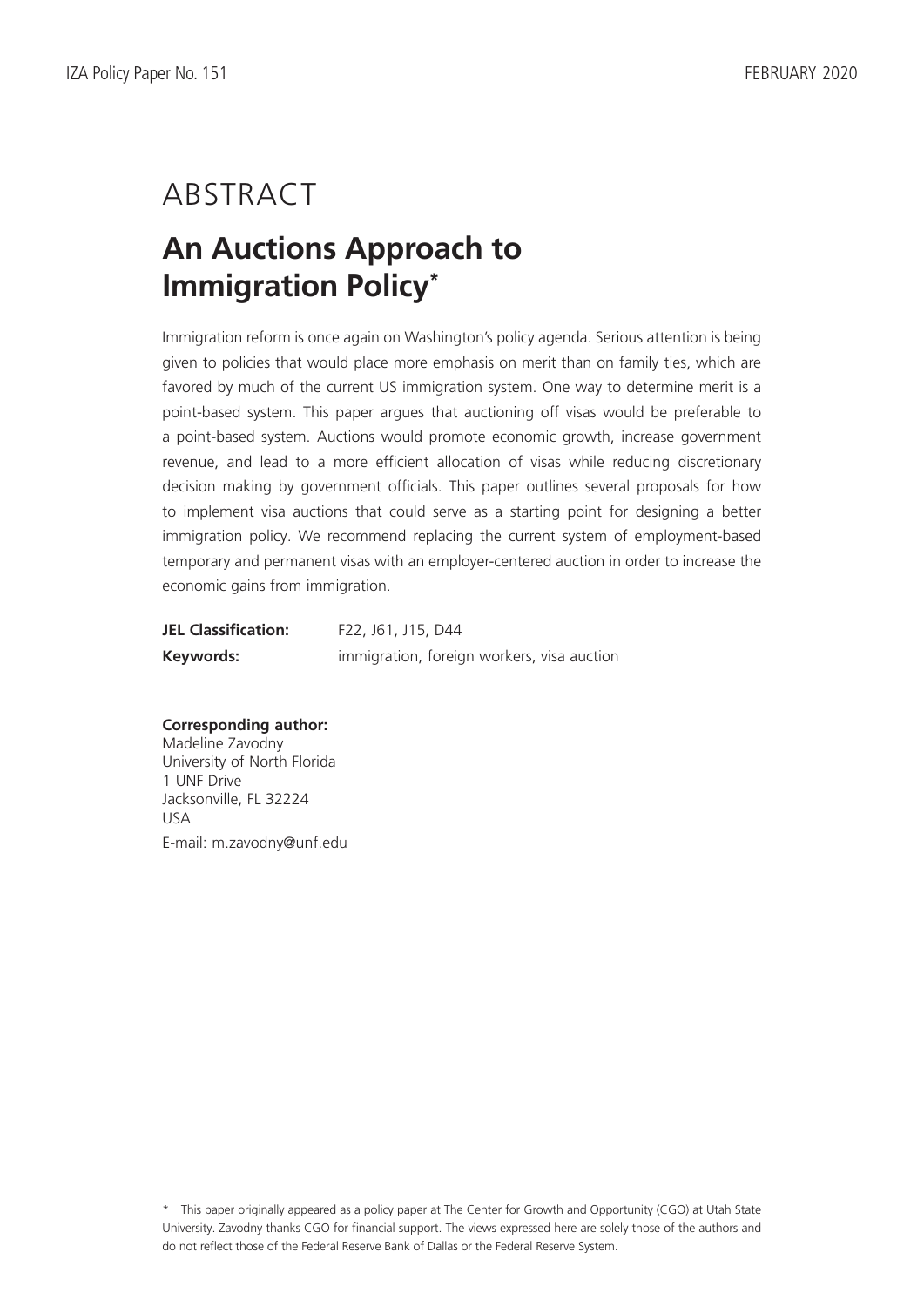Amid widespread agreement that the current US immigration system is broken, new reform proposals continue to take shape. Gone are the bipartisan comprehensive immigration-reform plans of the past that would have expanded a mix of family- and employment-based immigration and created a pathway to legal status for unauthorized immigrants. Instead, the most recent plans argue either for drastic cuts in immigration, as in the Reforming American Immigration for Strong Employment (RAISE) Act, or for a transition to a more merit-based system instead of the current family-based system, as in the recent Trump administration proposal. [1](#page-3-0) Also figuring prominently in recent proposals is a government-run point system that would select which immigrants to admit. Previous attempts at immigration reform in 2007 and 2013 likewise included a point-based system for selecting some immigrants. We argue in this article that point systems have serious drawbacks and that, instead of a point system, Washington should adopt an auction system to allocate employment- or skill-based visas.

As we discuss in this article, auctions offer several advantages over a point system in addition to advantages over the current system. The current system—and any system the United States is likely to adopt—imposes annual caps on most categories of permanent and temporary visas. Demand exceeds supply for many of those capped visa categories. The government therefore must decide how to allocate scarce visas among qualified applicants. It currently allocates visas through a combination of first-come, first-served systems, queues, and lotteries. Unlike those mechanisms, auctions would allocate visas to their highest-valued use at a point in time. Such an auction promises to increase economic efficiency. As we and other economists argue, auctions are the best way to allocate visas if the goal is to maximize immigrants' contribution to the US economy. Compared with the current system or a point system, auctions also would reduce any adverse effects on competing American workers and increase government revenues.

We first outline the main shortcomings of the current US immigration system, focusing on employment-based visas. We then discuss the advantages and disadvantages of using auctions to allocate those visas, followed by an explanation of why auctions are preferable to a point system. We close with summaries of several specific plans that have been put forth for how to structure visa auctions, including our own. While we are, of course, partial to our own plan and

<span id="page-3-0"></span><sup>&</sup>lt;sup>1</sup> See https://www.congress.gov/bill/115th-congress/senate-bill/354 and

https://www.whitehouse.gov/articles/president-trumps-bold-immigration-plan-21st-century/.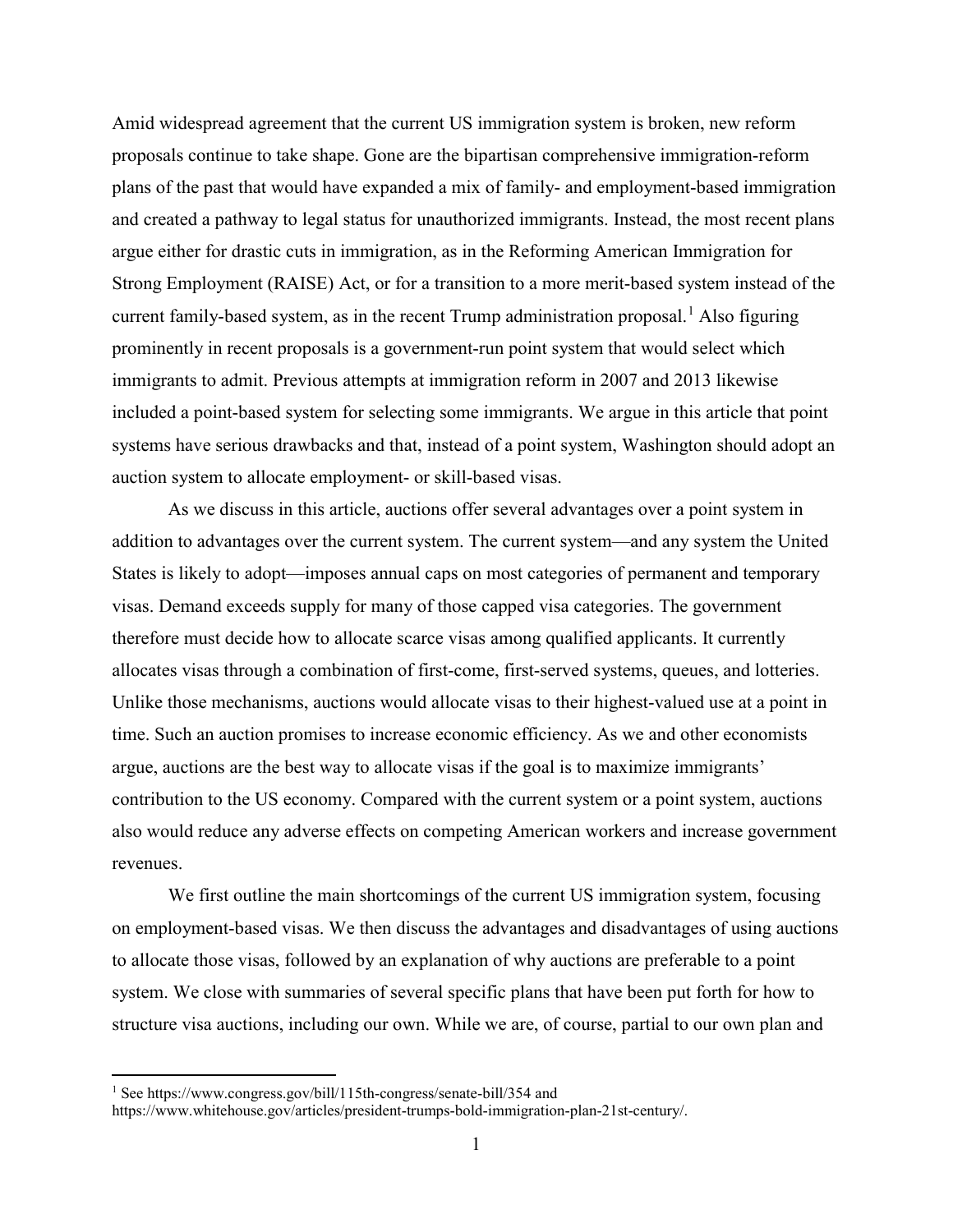recommend that it be adopted, any of these plans would be an improvement over the current system for allocating employment-based visas.

#### **Shortcomings of the Current System**

The US immigration system encompasses many categories of permanent resident visas ("green cards") and temporary visas. Most green cards—about two-thirds of the one million issued in a typical year—are granted on the basis of family ties. Only about one in seven are awarded on the basis of a job offer or an immigrant's skills. Permanent resident visas are also awarded to winners of a lottery for residents of underrepresented countries (the diversity visa lottery) and to qualifying humanitarian migrants (refugees and people granted asylum). With the exception of immediate relatives of US citizens, the number of permanent resident visas available each fiscal year is capped in each category and for each origin country. The total number of employmentbased green cards is capped at 140,000 per fiscal year, and accompanying spouses and children count toward the cap.

In contrast to permanent resident visas, temporary visas (other than tourist visas) are awarded almost exclusively based on employment or skills. Categories of temporary visas include the H-1B visa for skilled workers in specialty occupations, the H-2A visa for seasonal agricultural workers, and the H-[2](#page-4-0)B visa for seasonal nonagricultural workers, among others.<sup>2</sup> Most categories are capped, and the visas are valid only for a limited period.

Most of the permanent and temporary visa caps have been in place for decades with no adjustment for economic growth or population increase. The result is a widening gap between the demand for and supply of employment-based visas. This gap manifests in several ways. Annual allotments of H-1B and H-2B visas are used up long before the end of the year. In recent years, the Department of Homeland Security has received so many H-1B and H-2B applications during the first week of accepting petitions that it has held lotteries to select recipients randomly. The EB-3 category for permanent visas for skilled workers and professionals also is chronically oversubscribed, and the queue for those visas—and for most capped categories of family-based visas―extends for years or even decades for immigrants from populous nations that are affected by country caps, such as China, India, and the Philippines. A disconnect between the number of

<span id="page-4-0"></span> $2$  Some categories of temporary visitor visas are also awarded based on employment-related criteria, such as the B-1 temporary visitor visa. Visitor visas are outside the scope of all of the auction proposals discussed here.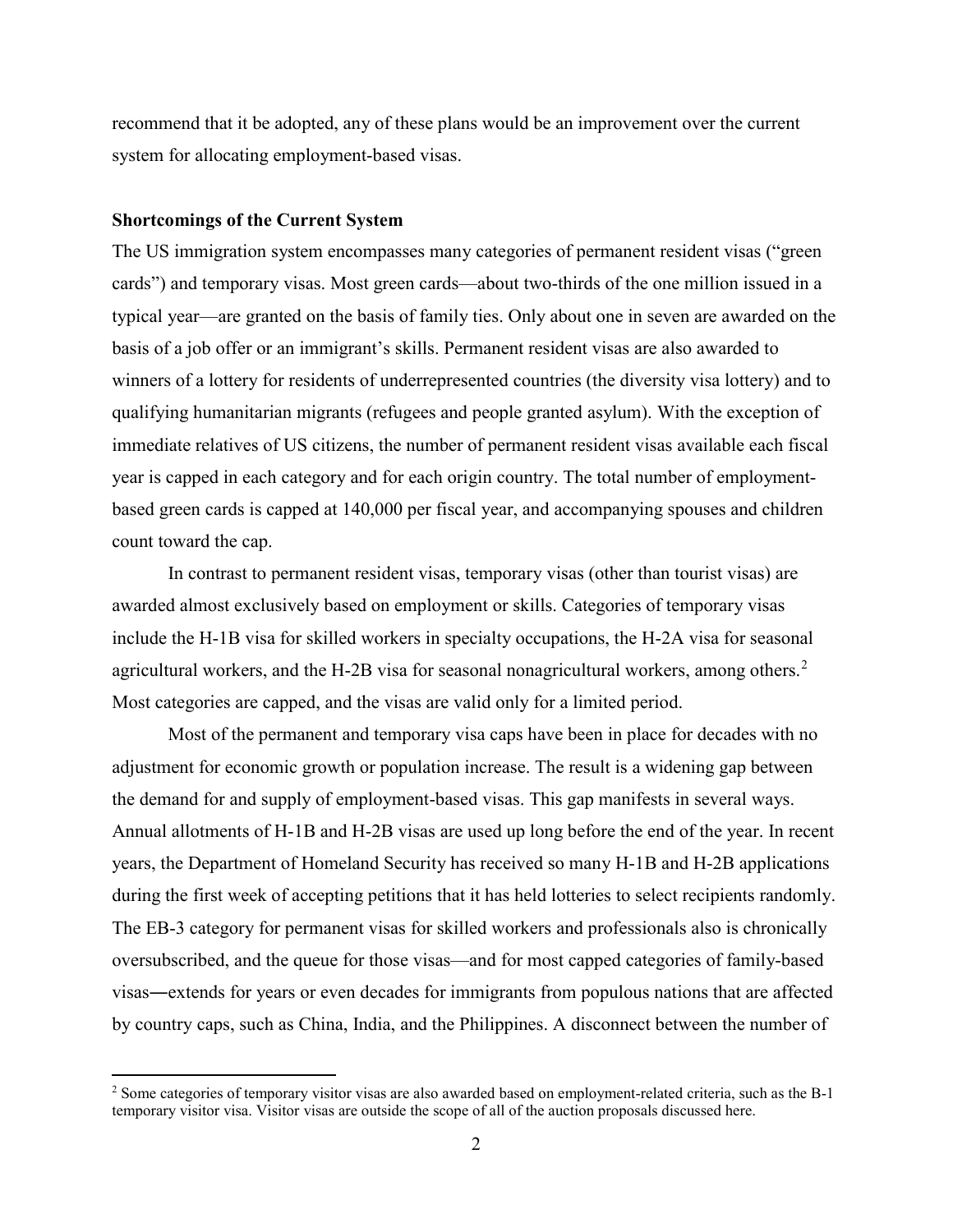employment-based permanent resident visas and H-1B temporary visas means an ever-growing queue for green cards among relatively skilled workers whom employers are willing to sponsor to remain in the United States. The long and uncertain wait prompts an untold number of valuable workers to move elsewhere instead of contributing to the US economy. The shortage of visas even prompts some businesses to open or expand operations abroad where workers or visas are more readily available.<sup>[3](#page-5-0)</sup>

Fixed caps and queues also make the US immigration system less responsive to changes in labor demand, putting a brake on economic growth. The disconnect between the availability of visas and changes in labor demand makes it more difficult for employers to hire the workers they want when the economy is expanding. The queues also mean that visa issuances barely budge during a recession despite a drop in labor demand. During the depths of the 2007–9 Great Recession, the United States still hit the H-1B and H-2B visa caps and issued over one million green cards each year.

Like queues, lotteries are an inefficient way of allocating scarce visas. Lotteries award visas randomly rather than on the basis of employer need or migrants' relative economic contributions, and they therefore represent a misallocation of human capital that reduces potential economic output. Lotteries incentivize employers to submit more applications for more workers than they actually want to hire and, for companies with subsidiaries, to submit multiple applications for the same foreign worker. Large employers are better positioned than smaller ones to adopt these strategies, which reduces the fairness of a lottery.

A final consequence of the shortcomings of the current system worth noting here is unauthorized immigration. Until recently, illegal entries of workers across the US-Mexico border traditionally followed the US business cycle, with entries rising during good times and falling during downturns (Hanson 2007).<sup>[4](#page-5-1)</sup> Many of those workers would prefer to migrate legally instead of paying a smuggler, risking their lives to cross the border, and then earning less while

<span id="page-5-0"></span><sup>&</sup>lt;sup>3</sup> The most-cited example is Microsoft's opening of a center in Canada in 2007 in response to the lack of visas available in the United States. See https://workpermit.com/news/microsoft-opens-canada-center-response-usimmigration-problems-20070710.

<span id="page-5-1"></span><sup>4</sup> This pattern came to an abrupt end with the housing bust and ensuing recession, and unauthorized immigrant failed to return to its pre-bust pace as the recovery gained steam due to a combination of improved economic conditions in Mexico, changing Mexican demographics, and tougher US immigration enforcement policies (Orrenius and Zavodny 2019).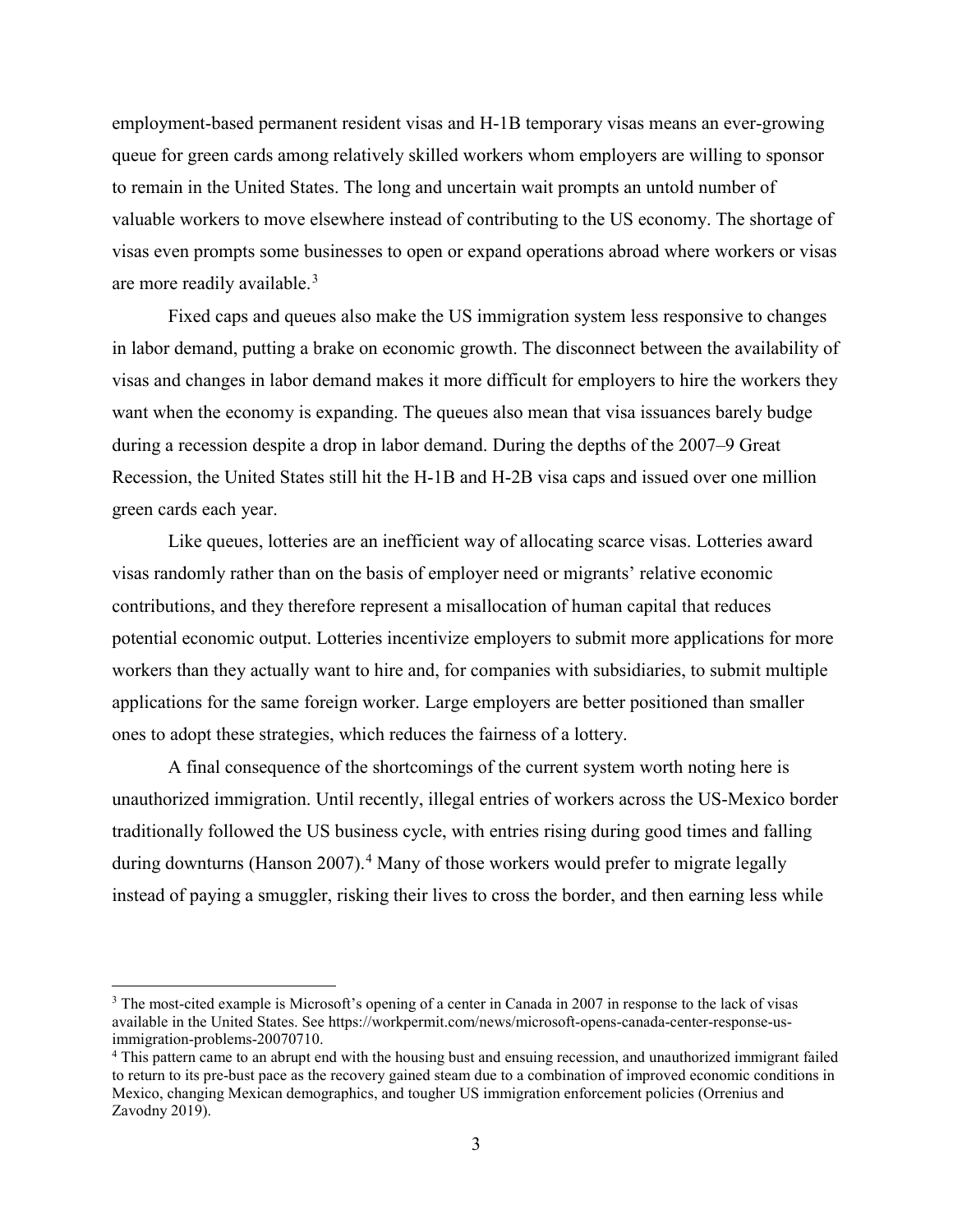working illegally (rather than legally) in the United States. However, temporary worker visas are scarce and many employers find the visa programs too cumbersome and costly to use.

#### **Advantages of Visa Auctions**

The central advantage of an auction is that it enables market forces to allocate visas to their highest-valued use, as demonstrated by willingness to pay. Current policy, in contrast, treats all employment-based visa applications within a given category the same and, for temporary visas, uses lotteries to award them randomly when demand exceeds supply. We focus here on advantages and then disadvantages associated with auctions of visas to US employers, not to potential immigrants themselves, and we discuss further below why we think employer-based auctions are preferable to auctioning visas directly to potential immigrants.

Ensuring that visas go to their highest-valued use would boost economic growth by helping reduce labor market bottlenecks and admitting higher-skilled immigrants. Employers would be willing to bid the most for workers who contribute the most to their bottom lines, ensuring that the most productive workers enter rather than just those who win a lottery or are near the head of the line. Employers also would be likely to seek out foreign workers who are complementary to US natives, perhaps because such workers are unavailable domestically, which would further boost productivity in the workplace.

The market forces that are the chief advantage of visa auctions point to another benefit: changes in visa prices provide a signal of the underlying demand for foreign workers. The government can use changes in prices as a signal of whether to increase or decrease the number of visas available. Immigration then would be more closely synced with labor market conditions, which would raise efficiency and output. In a downturn, the government even could buy back visas in order to funnel funds to employers (with a side benefit to some domestic workers of reducing labor market competition). The government could do this via reverse auctions, where it would solicit bids by employers willing to sell back their visas and then buy visas from sellers with the lowest prices. Despite its economic appeal, this buyback scheme likely would get little political support since it would effectively subsidize firms that hire foreign workers.

Auctions also would increase government revenue. In addition to the revenue from the auctions, tax receipts would rise since the average earnings of immigrants presumably would increase. The additional funds could be put toward vouchers for training programs available to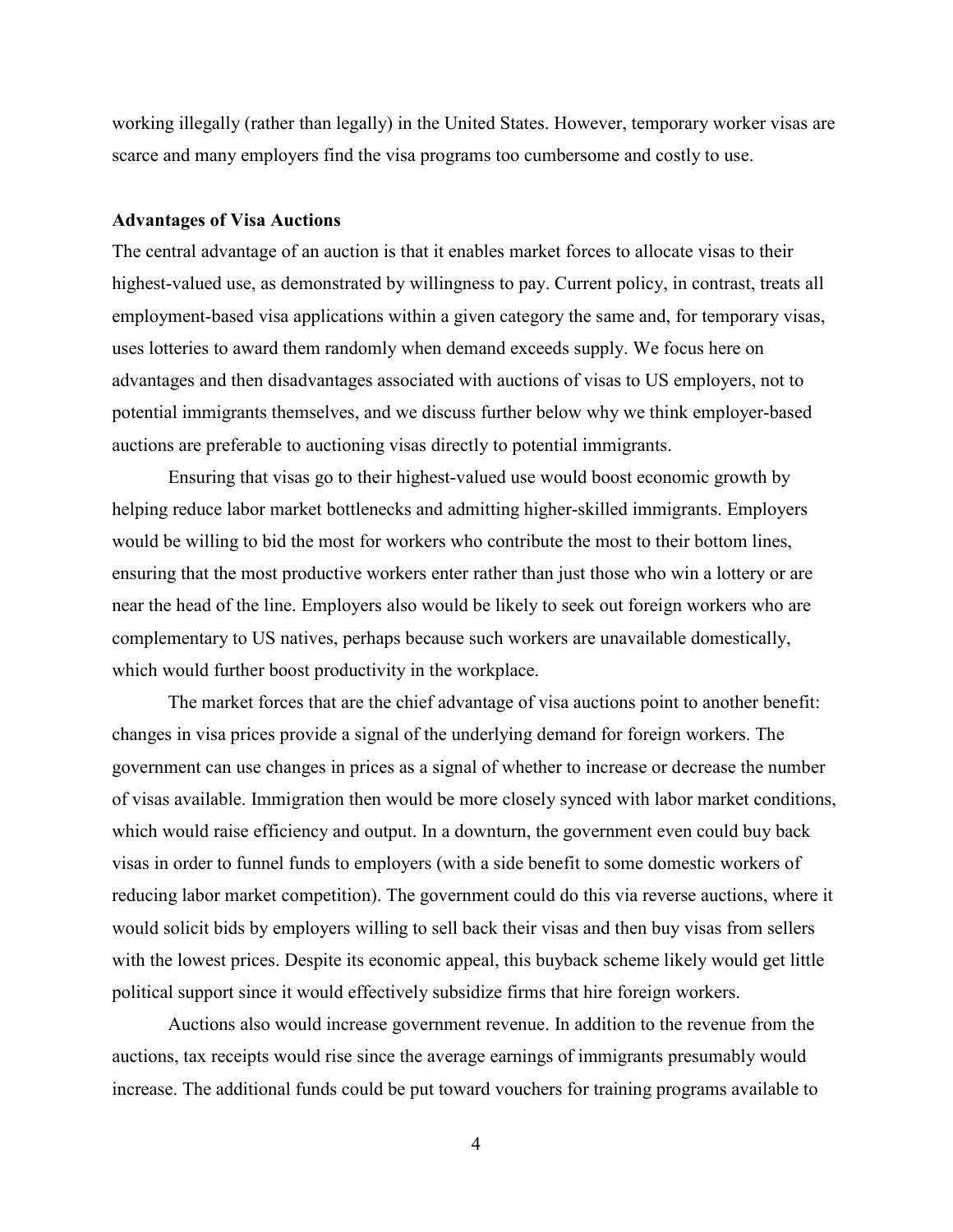workers who are particularly likely to compete with immigrants for jobs or used to offset costs borne by state and local governments in immigrant-intensive areas.

Some competing domestic workers would benefit from auctions because they effectively impose a tax on hiring foreign workers. By raising the cost of hiring foreign workers, auctions would increase employers' demand for domestic workers.

#### **Disadvantages of Visa Auctions**

While visa auctions offer several advantages over the current system, they are not without downsides. Auctions may seem complex, particularly initially, and small businesses may be especially reluctant to participate in them.<sup>[5](#page-7-0)</sup> Uncertainty about future auction prices and visa quantities also may make some employers reluctant to participate in auctions. Of course, all of these concerns apply to the current system as well, particularly regarding temporary worker visas. A well-designed auction that includes a secondary, or resale, market would help ameliorate these concerns.

Another concern about auctions—and immigrant workers more broadly—is possible downward pressure on wages. Would employers reduce foreign workers' compensation in order to recoup the cost of purchasing a visa, and would other workers in similar jobs see their compensation fall correspondingly? This is unlikely to occur for two main reasons. First, visa portability—the ability of foreign workers to move readily across employers—would cause employers to compete for foreign workers and protect workers from exploitation.<sup>[6](#page-7-1)</sup> Second, market competition for visas would keep their prices relatively high. The total cost of hiring a foreign worker would not be less than the cost of hiring an American worker, and likely it would be higher. Relative demand for American workers then would increase. But there is a trade-off: higher costs of hiring workers, whether native- or foreign-born, mean higher costs for businesses, which reduces the total number of US jobs.

<span id="page-7-0"></span> <sup>5</sup> If the government is concerned about small businesses' ability to compete for visas in an auction, it can subsidize small businesses, covering some of the cost of the visas for them. The government also could set aside a fixed number of visas to be made available to small businesses at the conclusion of an auction at market price, akin to how the US Treasury sets aside some of each new bond issuance for individual investors. Any plan that treats small businesses differently from other businesses creates a market distortion that reduces economic efficiency, although it may increase political expediency.

<span id="page-7-1"></span><sup>&</sup>lt;sup>6</sup> A resale market in visas helps make employers more willing to purchase visas even though employers are not allowed to lock foreign workers into long-term employment contracts. An employer whose foreign worker moves to another employer (which must buy a visa) can then hire another foreign worker or sell the visa in the resale market.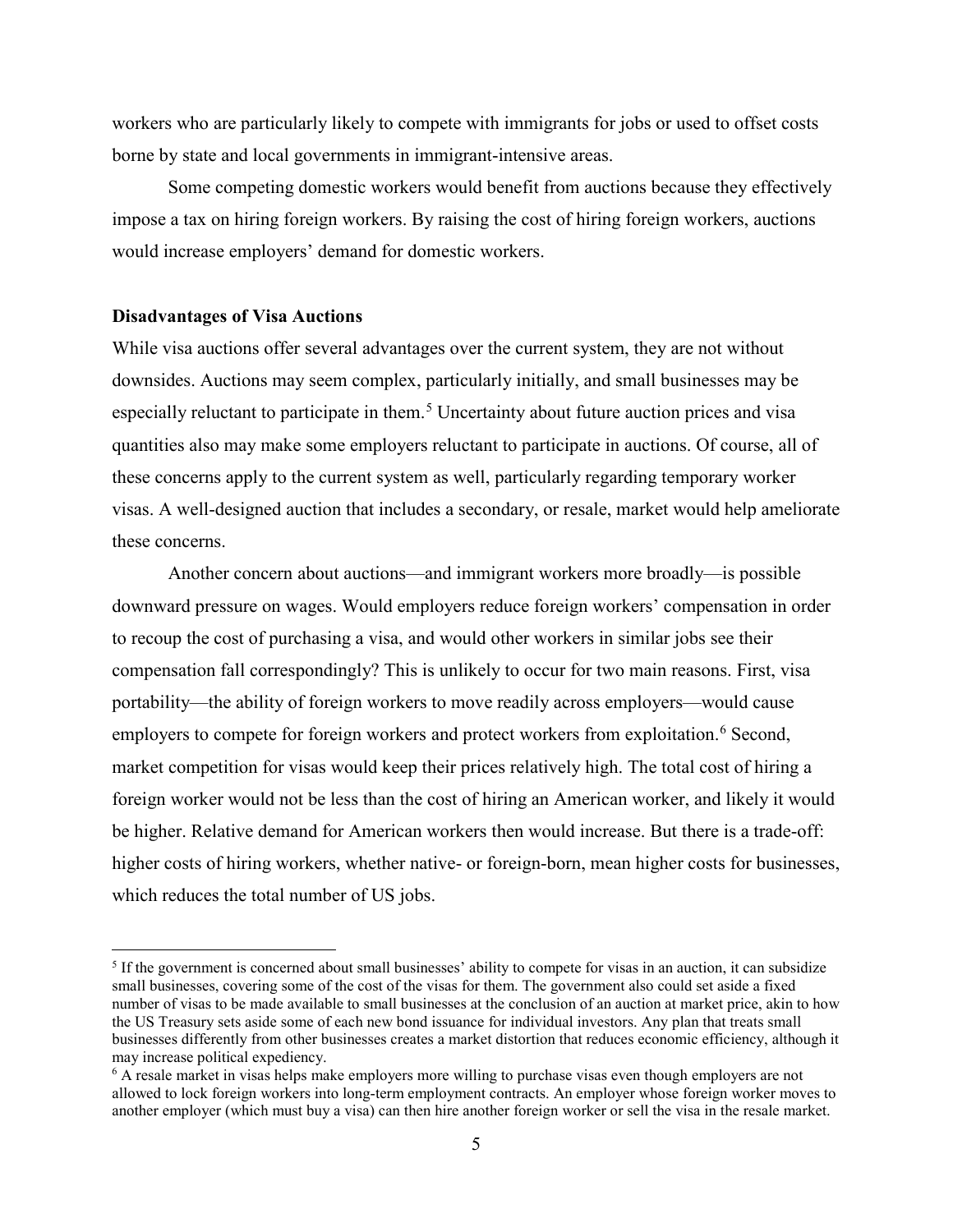A final concern is whether the immigrants who enter under an auction system would integrate into the US economy and succeed over the long run. An auction would tend to admit foreign workers with skills that are in demand right now, and those skills might not remain as valuable in the future. This concern applies to any employment- or skill-based admission system. Auctioning only temporary, not permanent, visas and requiring temporary visa holders to leave if they lose their job and cannot find another might help address concerns about skill obsolescence, although temporary visas also reduce employers' incentive to invest in their workers' human capital. Typically, with permanent workers, skill obsolescence is less of a problem because employers offer their workers on- or off-the-job training and benefits such as tuition reimbursement. If not, workers themselves tend to seek out the skills training required for them to keep their existing job or find another.

#### **Comparison to a Point System**

With an auction, market forces determine who immigrates. The government does not need to determine which attributes are more important than others among potential immigrants. A point system, in contrast, requires that government officials determine the relative value of various characteristics, such as education, occupation, age, and English-language ability. It risks admitting immigrants that look good on paper but do not have the skills that employers actually require. It cannot reward unobservable "soft skills" that many employers—and broader society value, such as perseverance and empathy, at all. A successful point system requires that program administrators have the foresight to know what attributes will be valuable not only now but also in the future and that they can observe changes in the labor market readily and adjust point allocations correspondingly.

Other countries' experiences with point systems amply demonstrate these administrative challenges. Canada and Australia, two pioneers in point-based admissions, have ended up with large shares of highly educated immigrants holding low-skilled jobs because qualifications acquired elsewhere often are not recognized or valued in those destination countries (Reitz et al. 2014; Kifle et al. 2019). To reduce that problem, most countries with point systems have placed more emphasis in their immigrant selection systems on an applicant having a job offer (National Academy of Sciences, Engineering and Medicine 2015; Papademetriou and Hooper 2019). In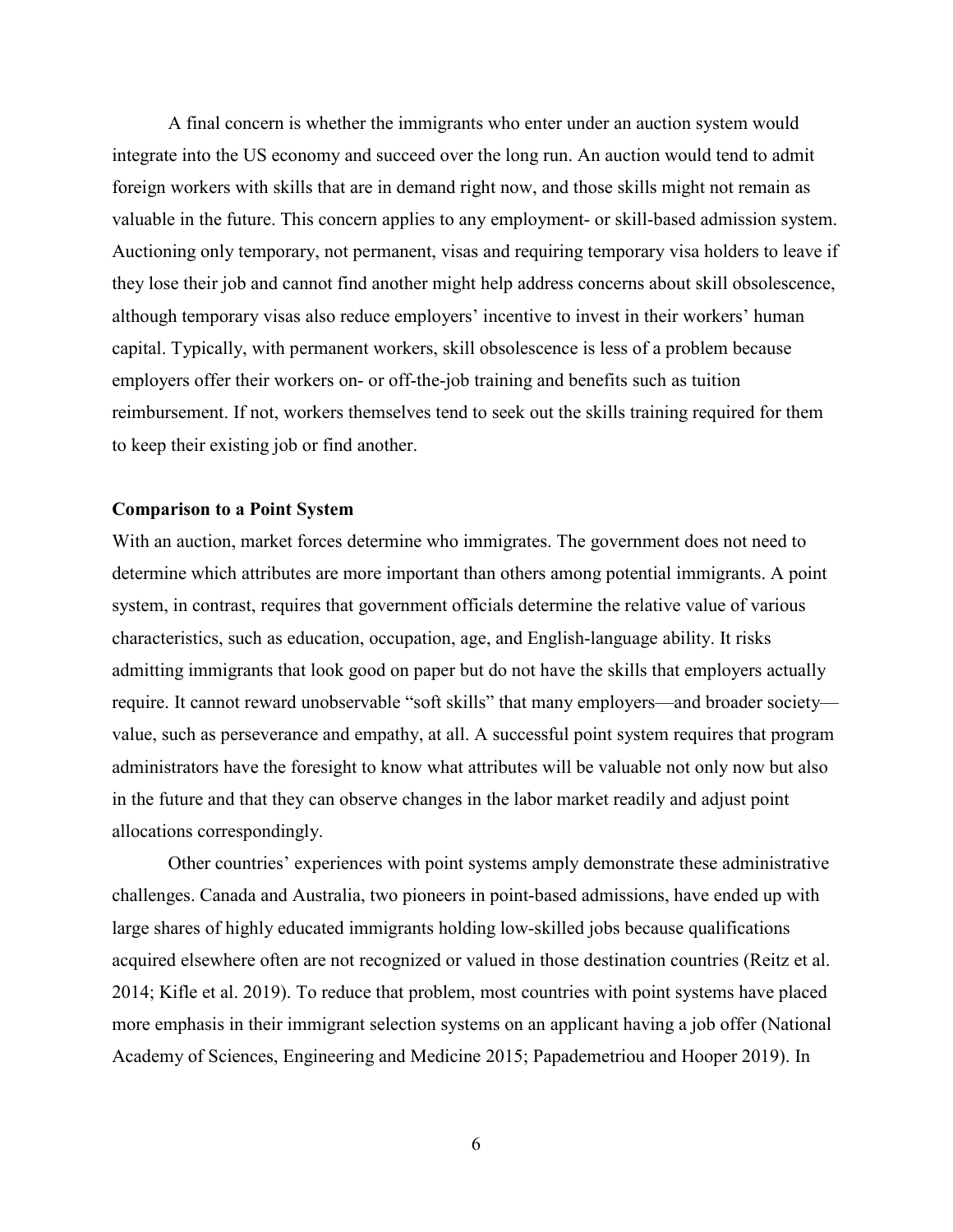Denmark, highly educated immigrants' outcomes were so poor that the country repealed its point system altogether (Papademetriou and Hooper 2019).

A point system is attractive in large part because it allows government officials to reward qualities that they believe society prioritizes but that employers might not. For example, new immigrants' ability to speak English might be more important to the American public than it is to employers. But can government administrators really do a better job of picking workers than prospective employers can? We think that is unlikely to be the case. Further, the qualities that the American public values also tend to be the qualities that employers value: industriousness, initiative, intelligence, and English-language skills, among others.

Of course, a point system can be designed to prioritize employment by awarding most of its points to having a job offer or by admitting immigrants in descending order by salary offer until no more visas are left. The latter might replicate the results of an auction, but it lacks the advantage of increasing government revenues. It also lacks an advantage we explain in more detail below: a secondary market that enables employers to buy and sell their rights to hire a foreign worker when their labor demand changes.

The United States already has an employer-led system that allocates most employmentbased visas on the assumption that employers are the best deciders of which foreign workers should be admitted. Employers are in the best position to evaluate potential immigrants' skills and productivities and to determine the quality of the employer-employee match (Cox and Posner 2012). They typically also have the best information about the availability of other workers and the relative costs and benefits of, in effect, importing a foreign worker instead of hiring a US worker or some other alternative. Admittedly, all of that information usually is imperfect—employers may not know in advance whether a potential immigrant will work out as expected. But because employers have strong incentives to make the right choice and they know their business area, technology, and labor needs, employers are better positioned than government officials to choose potential immigrant workers.

#### **Summary of Auction Proposals**

While several notable economists have advocated that the US government auction off visas, including Barry Chiswick (1982), Gary Becker (1987), Julian Simon (1989), and Richard Freeman (2006), only recently have economists advanced detailed proposals for how such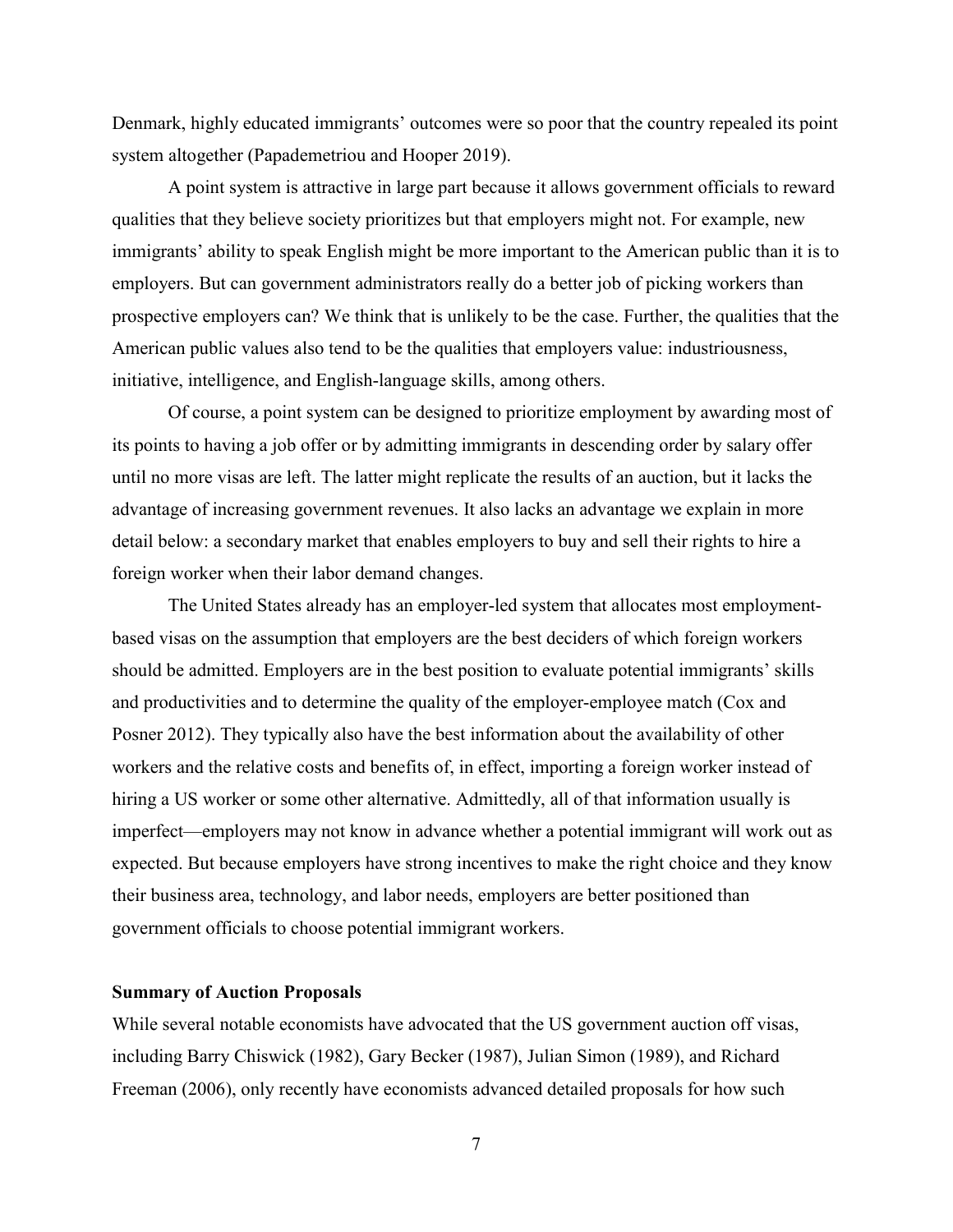auctions might be structured. Proposals for the United States have focused on auctioning visas to employers, but some proposals are aimed at individual migrants. None of those proposals has been adopted thus far, but Australia and the UK are among the countries that have considered using auctions to allocate some visas.

Orrenius and Zavodny (2010) propose a two-step process in which the government first auctions off permits to employers that would then be allowed to hire foreign workers, who subsequently would receive provisional work visas.<sup>[7](#page-10-0)</sup> They recommend creating three sets of auctions—one for high-skilled workers with permits valid for five years, one for less-skilled workers with permits also valid for five years, and one for seasonal workers with permits valid for one year.<sup>[8](#page-10-1)</sup> They propose replacing the current employment-based temporary and permanent visa system, along with the diversity visa lottery and some categories of family-based visas, with this system. Holders of provisional work visas would be able to work only for employers that hold a permit (at least until they apply for and receive permanent residency, which would occur after a minimum of five years for high-skilled workers and ten years for less-skilled workers). Importantly, immigrant workers holding provisional work visas would not be tied to their initial employer—they could move to any employer that holds a permit. That important provision preserves labor market flexibility and reduces employers' monopsony (or lack of market competition) power over workers, which helps prevent abusive and unfair labor practices.

In addition to auctioning off permits quarterly, the government would maintain an electronic secondary market that would allow employers to buy and sell permits as their labor demands change. Having tradable permits would ensure that employers who most value a permit could purchase one at any time, which is important for reducing labor market bottlenecks. The resale market also would prevent permit prices from being too low, which is an essential part of incentivizing employers to try to hire American workers before turning to foreign workers.

Peri (2012) proposes implementing an auction system similar to that developed by Orrenius and Zavodny (2010) but kicking it off by auctioning off H-1B and H-2 temporary foreign worker visas instead of replacing the existing system wholesale. Peri proposes ultimately

<span id="page-10-0"></span> $<sup>7</sup>$  Any US employer with an employer identification number issued by the Internal Revenue Service would be</sup> eligible to bid in the auctions. In theory, advocacy organizations could buy permits and "retire" them until they expire if their goal is to reduce the number of foreign workers.

<span id="page-10-1"></span><sup>8</sup> Orrenius and Zavodny (2010) recommend distinguishing between high- and less-skilled workers on the basis of pay or job characteristics, such as occupation lists.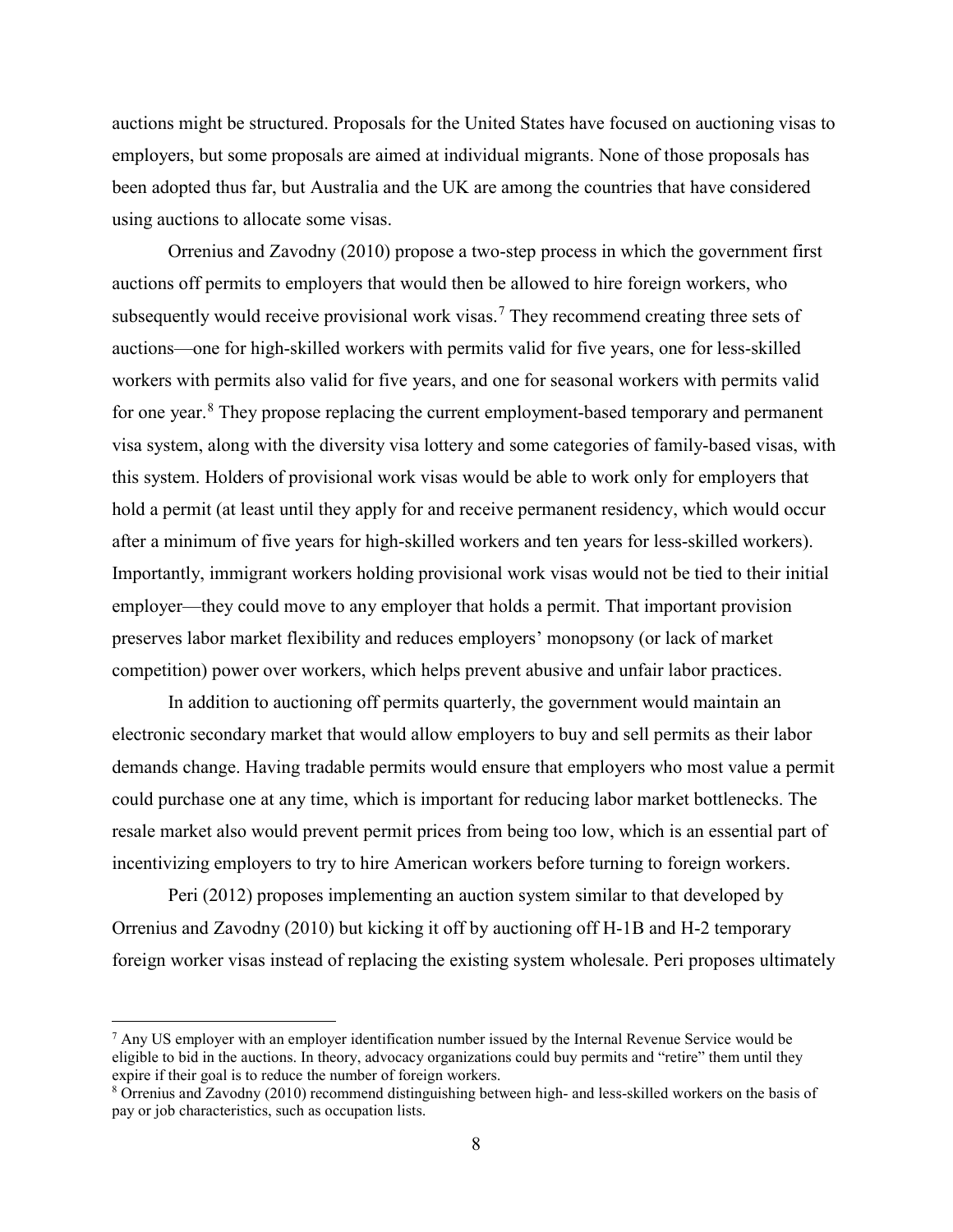allowing foreign workers to buy their permit from their current employer. Those immigrants could then work for any employer, work for themselves, or presumably stop working entirely.

Casella and Cox (2018) also propose a similar auction system for temporary worker visas but with several tweaks. First, they propose that employers be able to store permits for future use after purchasing them in an auction. The clock starts ticking on a permit's time limit only after the employer hires a foreign worker, which could be years into the future. Second, they propose that the employer's right to hire a foreign worker and the foreign worker's right to work in the United States be severable. Once the foreign worker is in the United States, the worker can look for another job. If the worker finds a more desirable job, that new employer can, in effect, buy the worker's permit from the existing employer at the current price of permits in the secondary market, prorated based on the permit's expiration date. They propose that the government act as an intermediary in that resale market, with the new employer paying the government and the government reimbursing the existing employer the same amount.<sup>[9](#page-11-0)</sup>

The three proposals outlined above involve auctions to employers, not to immigrants themselves. Vedder (2015) instead proposes auctioning visas directly to immigrants. As Casella and Cox (2018) explain, auctioning visas to immigrants themselves would favor the wealthy (or those with access to credit and high potential earnings). <sup>[10](#page-11-1)</sup> It would not necessarily result in the workers that employers value the most entering the country and therefore would have a smaller impact on economic output than employer-based auctions. We therefore believe that employerbased auctions would be preferable to auctioning visas directly to immigrants. After all, a primary reason to adopt an auction system is to promote efficiency and economic growth.

Further, auctioning large numbers of visas directly to immigrants is unlikely to be popular with the American public and risks reducing public support for immigration. We believe the United States should be admitting more immigrants, not fewer, and reduced public support for immigration would make that more challenging. One of the benefits of an auction system is

<span id="page-11-0"></span> 9 All of the resale mechanisms discussed here involve administrative costs. Those administrative costs could be covered by imposing a fee on buyers or sellers, or they could be borne by taxpayers (and offset by visa auction revenues). None of the proposals discussed here detail how to cover those administrative costs.

<span id="page-11-1"></span> $10$  Auctioning visas directly to immigrants also would make the visa system accessible to entrepreneurs and investors, who would be excluded from employer-based auctions unless they are allowed to form US companies that would purchase their own visas. None of the auction proposals discussed here devote much attention to entrepreneurs and investors. The United States currently does not have a visa aimed at entrepreneurs, and it awards fewer than ten thousand EB-5 investor visas annually to people willing to make a million-dollar investment in the country.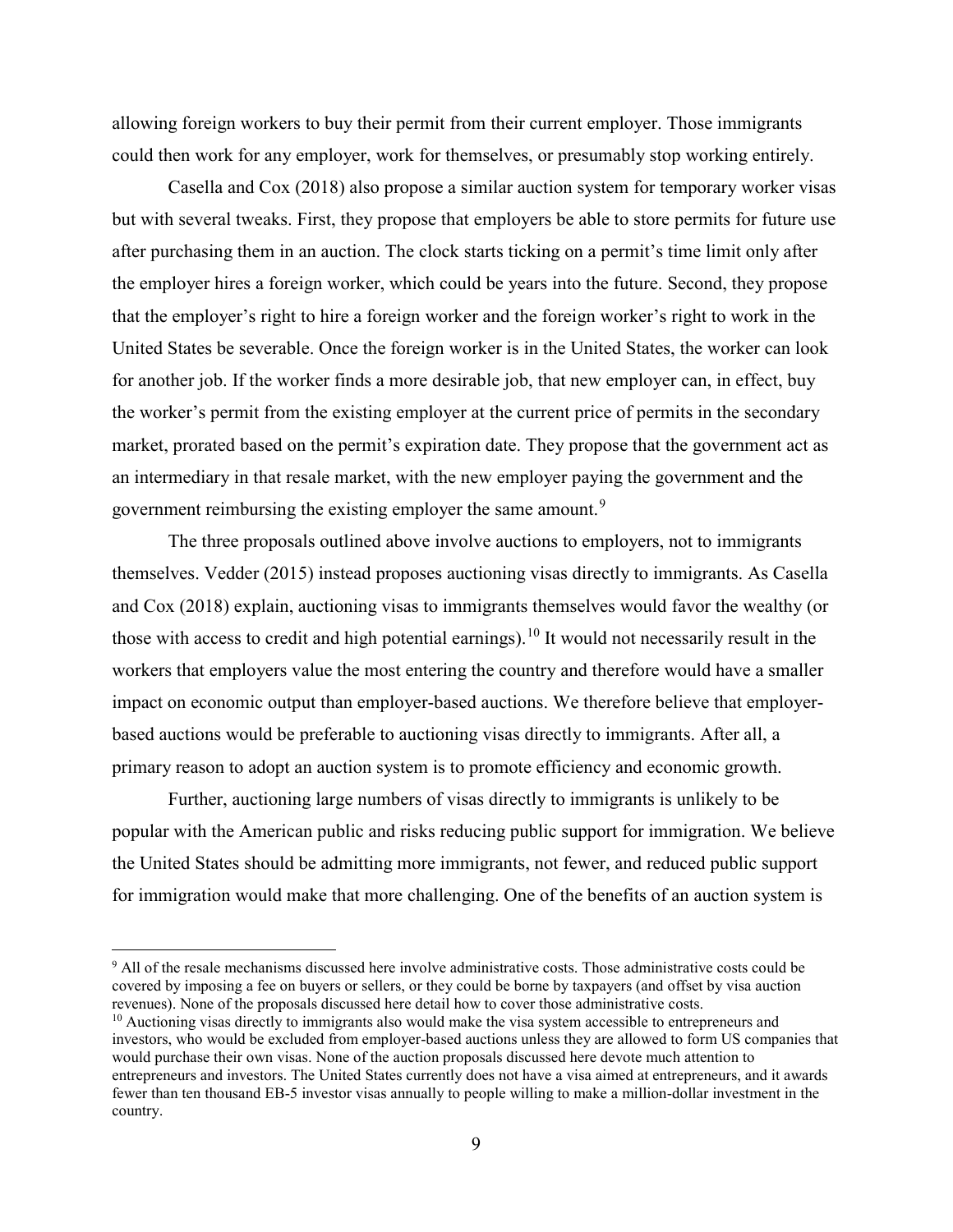that, over time, public support for immigration should increase as people see the economic and fiscal benefits of auctions. That support would make it more tenable to increase the number of visas up for auction.

Another challenge if visas were auctioned directly to immigrants would be ensuring that less-skilled workers are able to legally enter the United States. Although high-skilled immigrants make larger economic and fiscal contributions than less-skilled immigrants on average, lessskilled immigrants nonetheless are a vital part of the US economy. They help fill gaps in the lessskilled labor market and enable US workers to become more specialized in their own comparative advantages. Auctioning visas directly to immigrants or auctioning off all visas to employers in a single auction would result in only people with considerable wealth or high earnings acquiring visas. Less-skilled workers and their employers would be left out. Creating separate auctions for different pay or occupation groups does create distortions that reduce efficiency, but this seems preferable to effectively excluding less-skilled workers altogether. Importantly, visa auctions are unlikely to result in a dramatic reduction in unauthorized immigration unless they include a substantial increase over current programs in the number of visas available to less-skilled workers. Other policy changes would be necessary as well, such as an enforced nationwide mandate that all employers use E-Verify to check workers' employment eligibility.

All of these auction plans require that some administrative body—either a government agency or an appointed independent commission—determine the number of visas. Current visa numbers offer a starting point, and the number of visas then should be increased or decreased regularly in response to changes in visa prices and macroeconomic conditions. In particular, the resale market would be a source of timely information about changes in demand. Holding frequent auctions would enable administrators to adjust the number of visas available, especially when combined with the possibility that the government could buy back visas if it wanted to reduce the total quantity of them. Frequently adjusting the number of visas available is an important part of increasing the economic gains from immigration.

A final variant of visa auctions is from DeVoretz (2008), who proposes allowing domestic workers to auction off job vouchers—their right to work, in essence—to foreign workers. Under his proposal, which was aimed at Canada, a Canadian worker could put a job voucher valid for one year up for auction to prospective foreign workers; the Canadian worker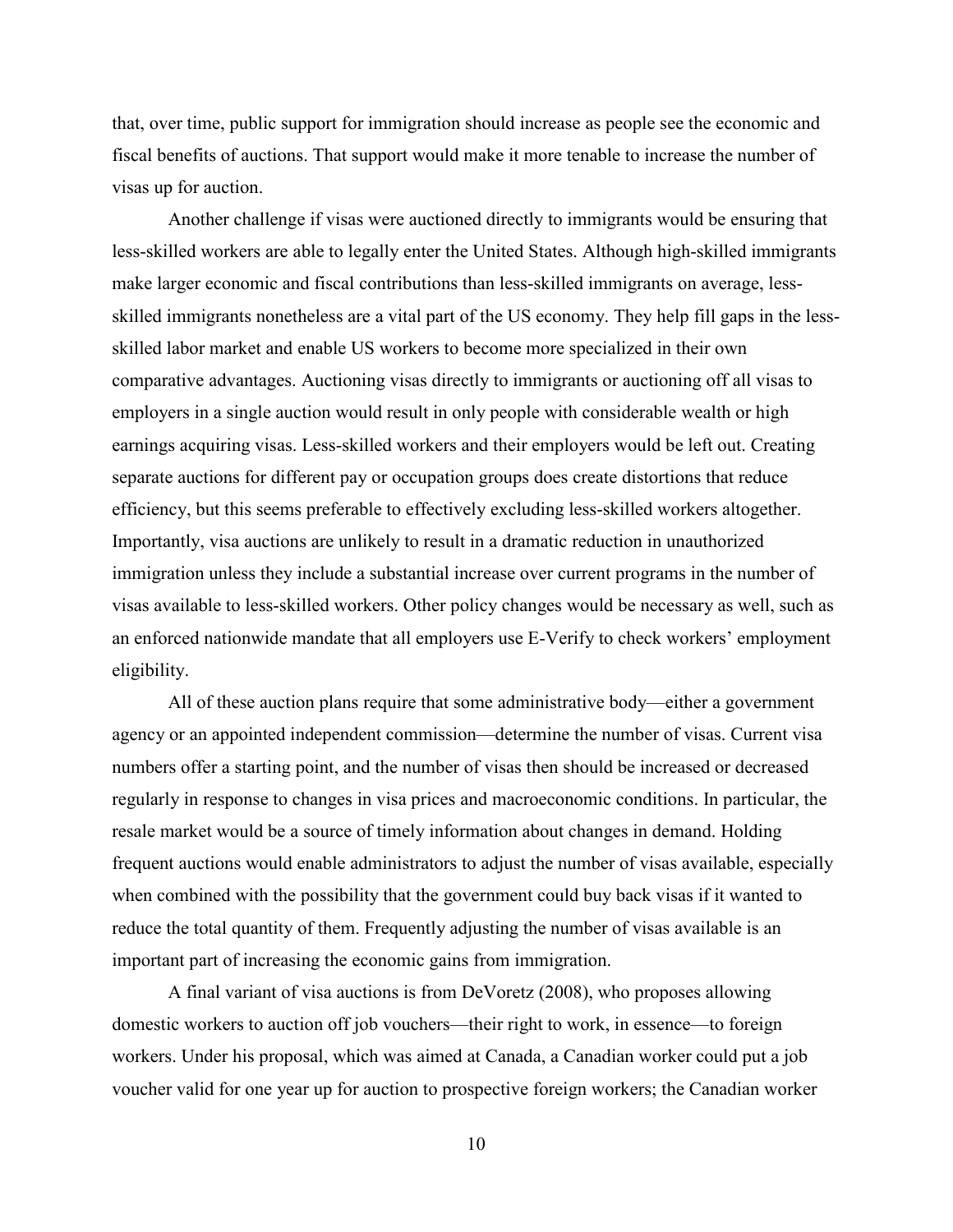would not be eligible to work legally in the country for that year if a prospective foreign worker bought the voucher. Buying the voucher would entitle the prospective foreign worker to seek jobs in Canada, but it would not obligate employers to hire him or her. This auction scheme has two major advantages. First, it compensates native-born workers directly since they, not the government, receive the auction revenues. Second, the government or an independent commission does not determine the number of visas available for auction. Market forces would instead determine both visa prices and quantities. As visa prices rise, more native-born workers would be willing to auction off job vouchers.

Allowing Americans to auction off job vouchers to foreign workers is an intriguing idea. It offers many of the advantages of other auction designs with the added advantage of directing auction revenues to some of the lowest-income Americans, who presumably would be the most willing to auction off job vouchers.<sup>[11](#page-13-0)</sup> Potential downsides, however, include externalities on other Americans and a less efficient allocation of visas than in employer-based auctions with the quantity set by the government. When deciding whether to sell job vouchers, people would not consider the effects on society as a whole, potentially resulting in too many or too few visas from a social-welfare standpoint if there are externalities. The potential negative externalities associated with immigration include congestion effects from having more people and the costs of providing publicly funded goods and services to immigrants, while the potential positive externalities include agglomeration economies from having more workers, an expansion in the tax base, and increases in innovation and entrepreneurial activity as a result of immigration.<sup>[12](#page-13-1)</sup> While there are downsides to having government officials determine the number of visas available for auction, administrators could, in theory, take some of those externalities into account when setting the number.

Employer-based auctions probably would lead to an allocation of visas different from individual auctions. Prospective foreign workers presumably would bid for visas based on the difference between what they would earn if they migrated and what they earn at home.

<span id="page-13-0"></span><sup>&</sup>lt;sup>11</sup> Lokshin and Ravallion (2019) model a scenario in which US citizens can sell their right to work to Mexicans. They predict that the price would be about \$20,000 per year, about thirty million workers would participate, and the

<span id="page-13-1"></span> $12$  For a general discussion of agglomeration economies, see Glaeser (2010). For a discussion of agglomeration economies specific to immigration, see Kerr et al. (2017). For evidence on immigration boosting innovation and entrepreneurial activity, see, for example, Kerr and Lincoln (2010), Hunt and Gauthier-Loiselle (2010), Kerr and Kerr (2017), and Akcigit, Grigsby, and Nicholas (2017).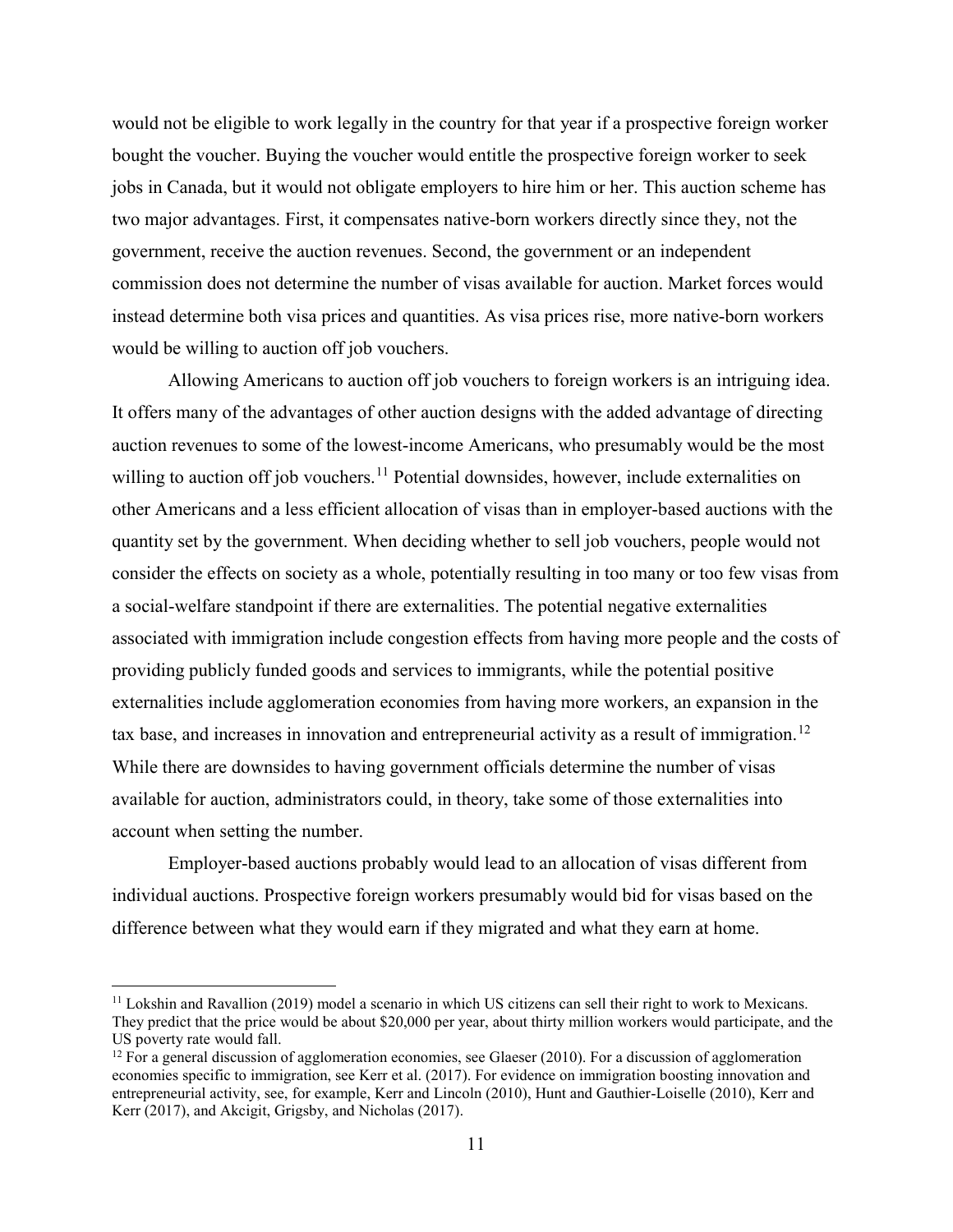Employers, in contrast, would bid based on their expected profits if they hired a foreign worker versus if they did not. The workers who migrate under individual auctions therefore might be different from the ones employers would choose if they themselves were bidding. Either way, however, a visa auction likely would result in higher-skilled, higher-paid migrants and a boost to economic output.

#### **Our Recommendation**

We recommend that the current system of temporary and permanent employment-related visas be scrapped and replaced with employer-centered auctions. As explained above, we propose the federal government hold quarterly auctions for employers to purchase permits to hire foreign workers. An employer that has a permit chooses a foreign worker, who receives a provisional visa after passing a background check. The auctions would operate in a sealed-bid, single-price format much like Treasury securities auctions.<sup>[13](#page-14-0)</sup> Unexpired permits could be resold in an electronic market overseen by the federal government, so employers could buy and sell permits at any time. Foreign workers on provisional visas would be able to move between employers that hold a permit.

Separate auctions are needed for permits aimed at relatively high-skilled and relatively low-skilled workers in order to ensure that employers of less-skilled workers are not squeezed out of the market. US employers bring in hundreds of thousands of less-skilled foreign workers via temporary visa programs plus employ millions of unauthorized immigrants. Effectively eliminating those employers' ability to legally bring in foreign workers would create major economic dislocations in the short run, particularly if auctions are combined with a requirement that all employers use E-Verify, as we recommend. Foreign workers who enter on a high-skilled provisional visa would be eligible to adjust to permanent resident status after working in the United States for five years, while those who enter on a less-skilled or seasonal provisional visa would be eligible after ten years. The number of permanent resident visas available to workers

<span id="page-14-0"></span><sup>&</sup>lt;sup>13</sup> We also recommend setting a minimum, or reserve, price. Employers would submit sealed bids indicating how many permits they would like to purchase in an auction and the price they are willing to pay. Permits then would be allocated from highest to lowest price until the total number of permits is filled or the reserve price is hit, whichever happens first. Winners pay the price of the lowest filled bid, so there is a single price for all permits of the same type sold at a given auction. Most permit holders thus end up paying less than their actual bid. This auction structure helps reduce concerns about the "winner's curse." The fact that most bidders will pay less than their bid makes them more willing to participate in the auction and to bid their true willingness to pay.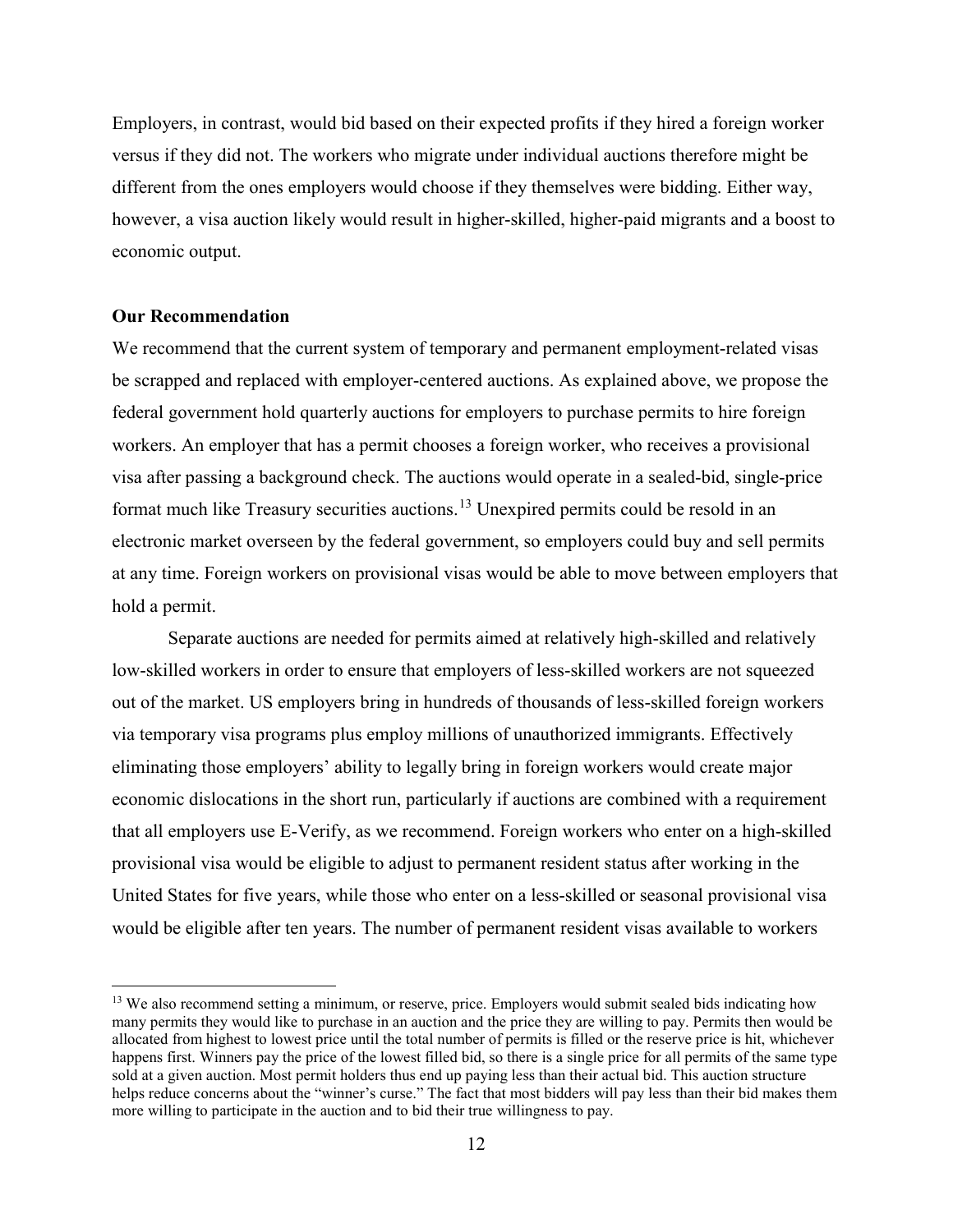adjusting status would be uncapped, which would eliminate the queues for employment-based immigrants that plague the current system.

Determining the number of permits available for auction is one of the most difficult aspects of designing the auction. The starting point for quarterly auctions could be one-fourth of the annual number of temporary foreign worker visas issued in recent years.<sup>[14](#page-15-0)</sup> Adjusting those numbers frequently in response to changes in economic conditions is a vital component of creating a more flexible, nimble immigration system that enhances the economic gains from immigration. The government officials or independent commissioners that determine those numbers should be insulated from political pressures as much as possible.

Another difficult aspect of auctions—or any change in immigration policy—is how to deal with people who are already in the queue for permanent resident visas and unauthorized immigrants. Orrenius and Zavodny (2010) recommend granting provisional visas that do not require working for an employer that holds a permit to people already living in the United States who are approved for a green card and waiting for one to become available. Those people would be eligible to adjust to permanent resident status after an additional five years of working in the United States. Provisional visas also would be granted to unauthorized immigrant workers currently living in the United States, with a pathway to permanent resident status after ten years, conditional on a background check and paying a fine. We believe the benefits of legalization outweigh the costs, and the focus should be on implementing reforms that would reduce future unauthorized immigration. This requires a universal, enforced mandate that all employers verify workers' legal status and that E-Verify encompass biometric measures, not just paper documents.

Auctioning permits to employers should result in employers selecting the most productive foreign workers, which in turn is most likely to boost economic growth and efficiency and benefit US natives on net. We believe employer-centered auctions are preferable to auctioning visas directly to immigrants. Employer-centered auctions would better align immigration with the US economy and workforce needs, and they would be less controversial than immigrant-centered auctions, which would prioritize wealthier immigrants or those with

<span id="page-15-0"></span><sup>&</sup>lt;sup>14</sup> For high-skilled visas, we recommend basing this number on issuances of H-1B, H-1BA, L-1, TN, O1, E1, E2, and skilled categories of J-1 visas plus the number of principal immigrants entering the United States (not adjusting status) on EB-1, EB-2, and EB-3 green cards. For low-skilled and seasonal visas, we recommend basing the numbers on H-2A, H2B, and less-skilled categories of J-1 visas.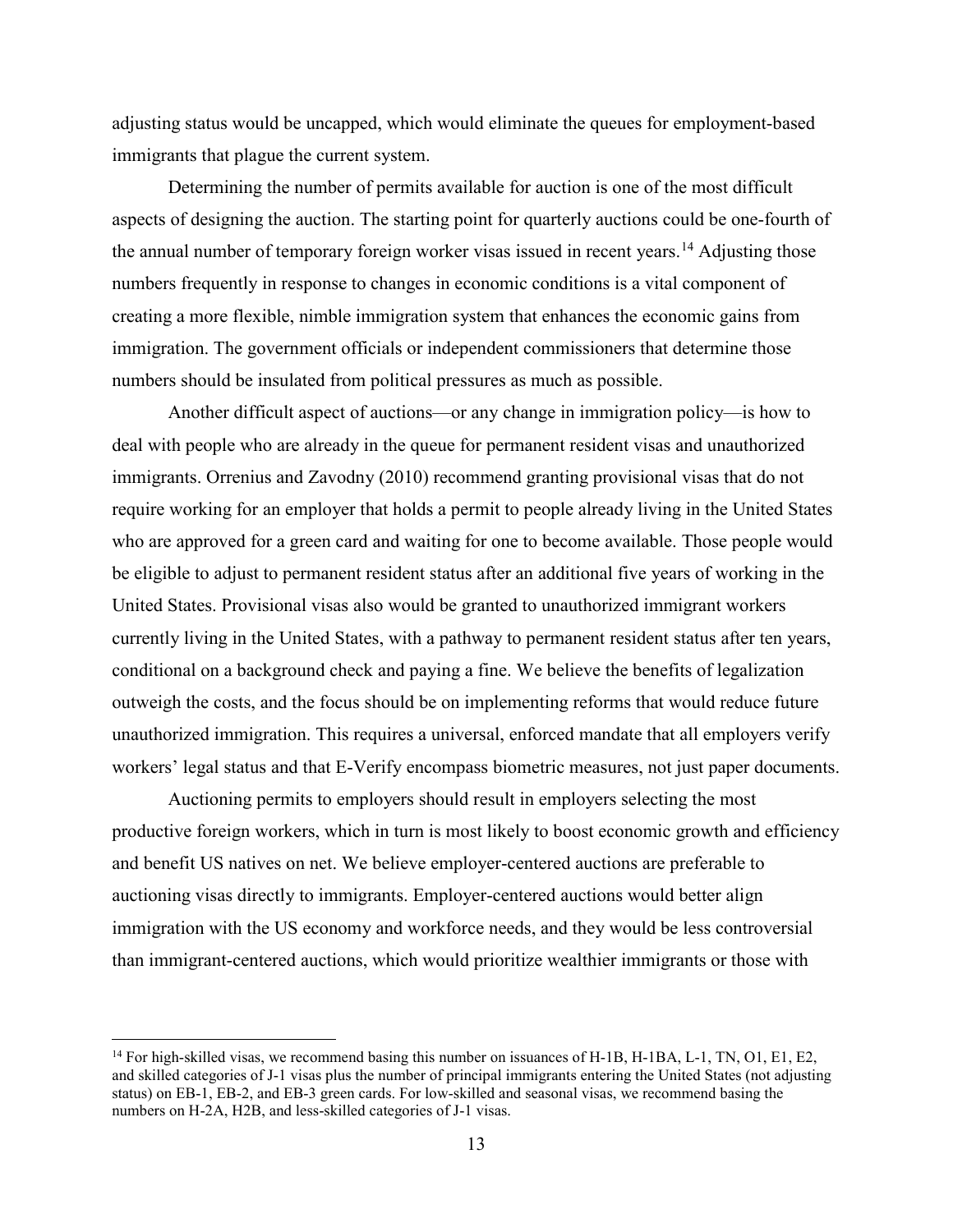better access to credit. For similar reasons, we do not recommend a system in which US citizens directly auction job vouchers to potential immigrants.

#### **Conclusion**

While near-unanimous agreement exists that the current immigration system is broken, little agreement has emerged on exactly how it is broken and even less on how to fix it. Visa auctions would support several goals on which policy makers are likely to agree: auctions would admit the immigrants who contribute the most to the economy, increase government revenues, and minimize any adverse impact of immigration on competing American workers. They also likely would strengthen public support for immigration more generally, at least relative to alternative systems, enabling the government ultimately to increase the number of immigrants admitted.

Immigrants already make important contributions to the US economy. They account for one-sixth of workers, and they and their children constitute the lion's share of labor force growth. Immigrants are more likely than US natives to establish new businesses and, among college graduates, to create new inventions. Immigrants help fill jobs across the skill spectrum and across the country. Immigration benefits US natives by easing labor market bottlenecks and boosting economic growth and by increasing the variety of products and services available and reducing the prices of some of those products and services.

No matter what form immigration reform takes, it is unlikely to involve open borders. The issue is how best to determine who gets to enter. The United States is fortunate to have far more people who want to come work here than it is feasible to admit and hence is in the enviable position of having the opportunity to be selective. Auctions as we have laid them out are the most effective tool in that regard. Auctions would admit the workers who are the most valued by employers, which is in turn a good proxy for what most benefits the economy.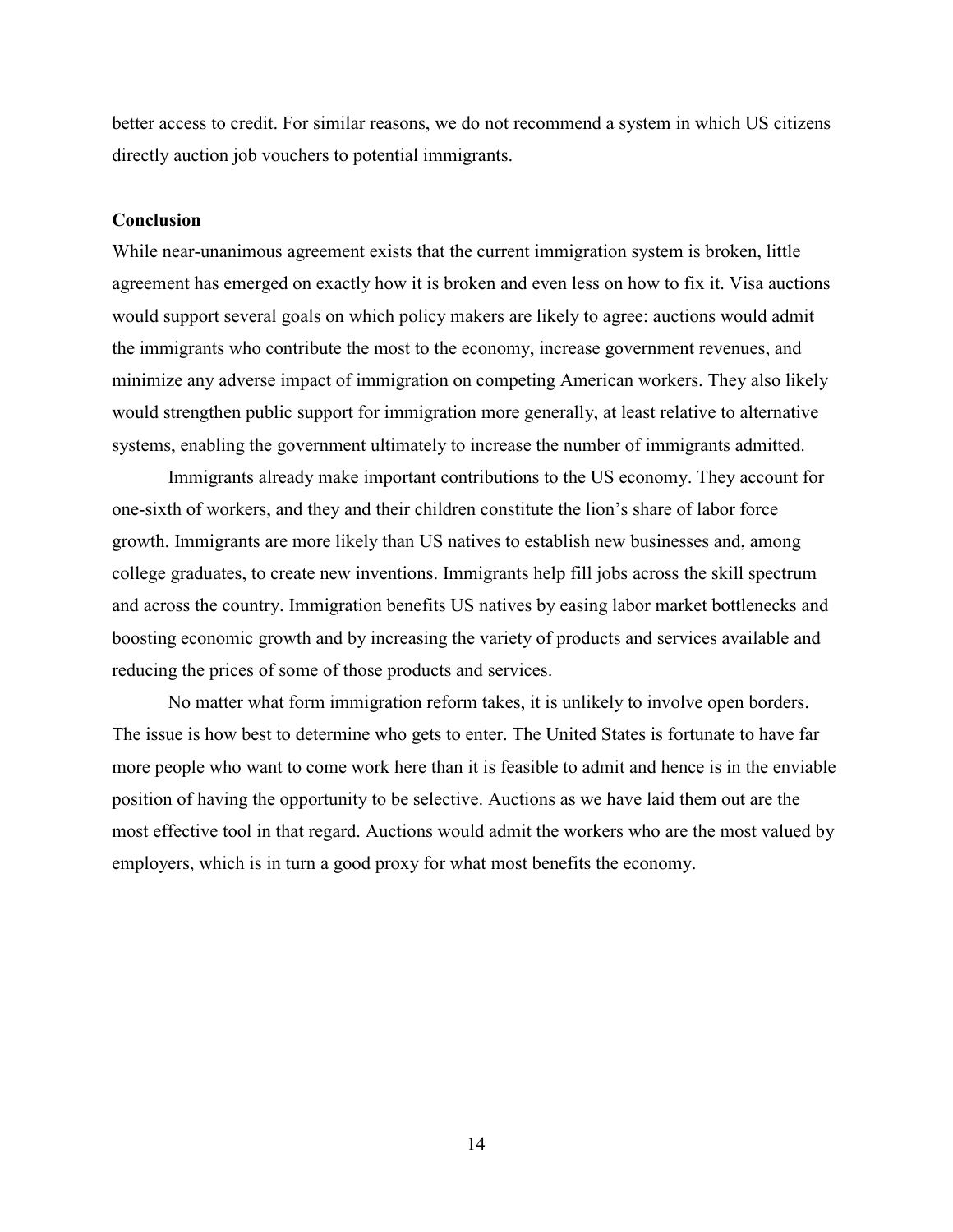### **References**

Akcigit, Ufuk, John Grigsby, and Tom Nicholas. 2017. "Immigration and the Rise of American Ingenuity." *American Economic Review* 107 (5): 327–31. https://doi.org/10.1257/aer.p20171021.

Becker, Gary S. 1987. "Why Not Let Immigrants Pay for Speedy Entry?" *Business Week*, March 2.

Casella, Alessandra, and Adam B. Cox. 2018. "A Property Rights Approach to Temporary Work Visas." *Journal of Legal Studies* 47 (S1): S195–S227. https://doi.org/10.1086/694166.

Chiswick, Barry R. 1982. "The Impact of Immigration on the Level and Distribution of Economic Well-Being." In *The Gateway: U.S. Immigration Issues and Policies*, edited by Barry R. Chiswick, 289–313. Washington, DC: American Enterprise Institute.

DeVoretz, Don. 2008. "An Auction Model of Canadian Temporary Immigration for the 21st Century." *International Migration* 46 (1): 3–17. https://doi.org/10.1111/j.1468– 2435.2008.00434.x.

Freeman, Richard B. 2006. "People Flows in Globalization." *Journal of Economic Perspectives* 20 (2): 145–70. https://doi.org/10.1257/jep.20.2.145.

Glaeser, Edward L., ed. 2010. *Agglomeration Economics.* Chicago: University of Chicago Press.

Hanson, Gordon H. 2007. "The Economic Logic of Illegal Immigration." Council Special Report No. 26, Council on Foreign Relations, New York.

Hunt, Jennifer, and Marjolaine Gauthier-Loiselle. 2010. "How Much Does Immigration Boost Innovation?" *American Economic Journal: Macroeconomics* 2 (2): 31–56. https://doi.org/10.1257/mac.2.2.31.

Kerr, Sari Pekkala, and William R. Kerr. 2017. "Immigrant Entrepreneurship." In *Measuring Entrepreneurial Businesses: Current Knowledge and Challenges*, edited by John Haltiwanger, Erik Hurst, Javier Miranda, and Antoinette Schoar, 187–249. Chicago: University of Chicago Press. https://www.nber.org/chapters/c13502.pdf.

Kerr, Sari Pekkala, William Kerr, Cağlar Özden, and Christopher Parsons. 2017. "High-Skilled Migration and Agglomeration." *Annual Reviews of Economics* 9: 201–34. https://doi.org/10.1146/annurev-economics-063016–103705.

Kerr, William R., and William F. Lincoln. 2010. "The Supply Side of Innovation: H-1B Visa Reforms and U.S. Ethnic Invention." *Journal of Labor Economics* 28 (3): 473–508. https://doi.org/10.1086/651934.